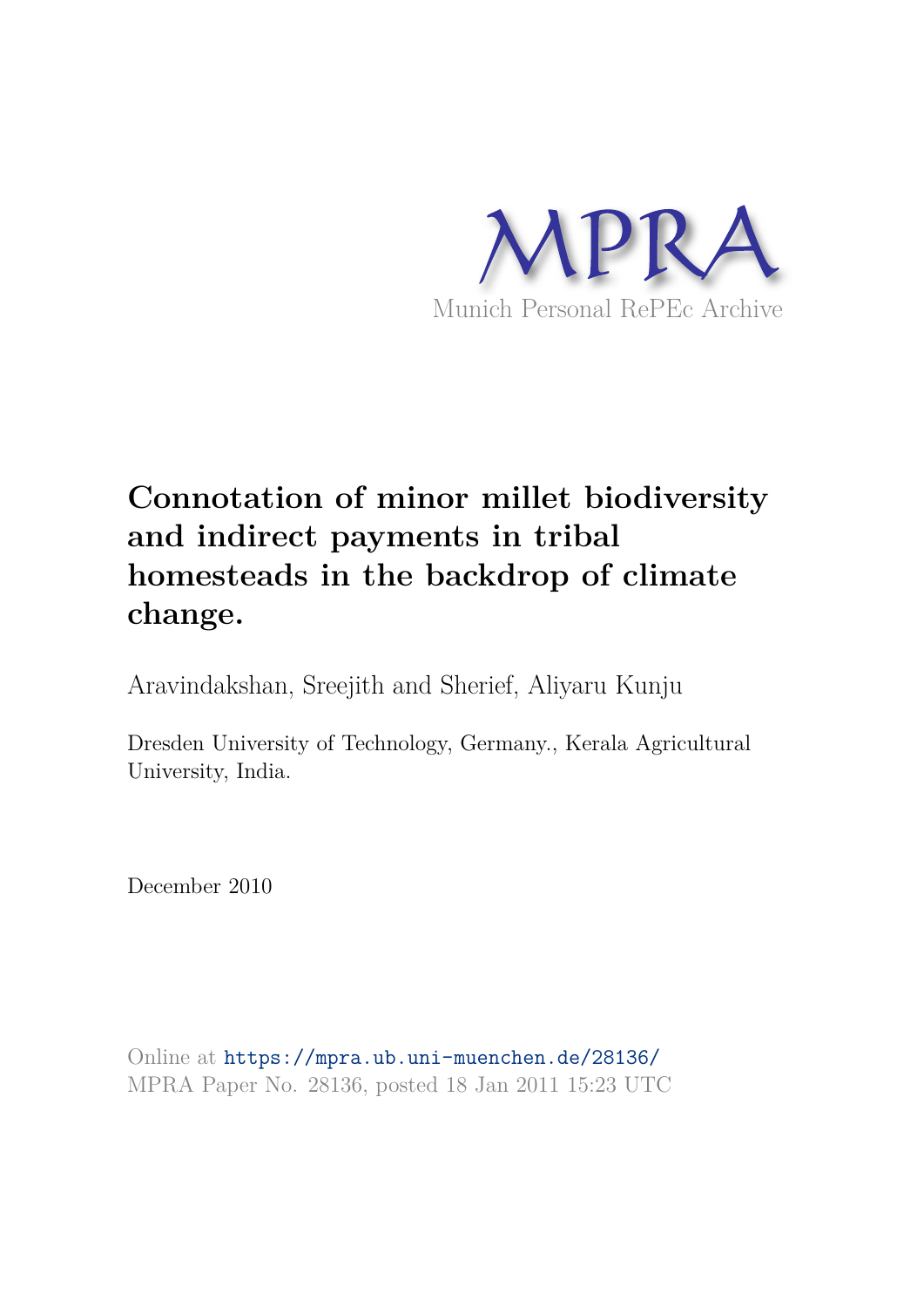### *Contributed paper for the first Indian Biodiversity Congress (IBC) -2010 held from 27th - 31st December 2010 at Thiruvananthapuram, Kerala, India.*



*Title:* 

# **CONNOTATION OF MINOR MILLET BIODIVERSITY AND INDIRECT PAYMENTS IN TRIBAL HOMESTEADS IN THE BACKDROP OF CLIMATE CHANGE**

*Authors:* 

 **Sreejith Aravindakshan<sup>1</sup>**

Sutrofor Erasmus Mundus Fellow, Institute of International Forestry and Forest Products, Dresden University of Technology, (TUD), PF 1117, 01735 Tharandt, Dresden, Germany. Tel: (+49) 15205936618, Email: [sreejith.aravindakshan@forst.tu-dresden.de](mailto:sreejith.aravindakshan@forst.tu-dresden.de)

**A.K Sherief <sup>2</sup>**

Professor (Agrl. Extension), Training Service Scheme, Department of Agricultural Extension, Kerala Agricultural University (KAU), India. Tel: (+91) - 94474 29615, Fax: (+91) 471 2383254 Email: [aksherief@gmail.com](mailto:aksherief@gmail.com)

*Acknowledgement: The academic support of the Sutrofor Erasmus Mundus programme of the European Commission and Dresden University of Technology (Germany) for this research is gratefully acknowledged.* 

*Corresponding author - Sreejith Aravindakshan, Dresden University of Technology (TUD), Germany. Phone: + +4915205936618; E-mail: [sreejith.aravindakshan@forst.tu-dresden.de](mailto:sreejith.aravindakshan@forst.tu-dresden.de) or [sreejith.agri@gmail.com](mailto:sreejith.agri@gmail.com)*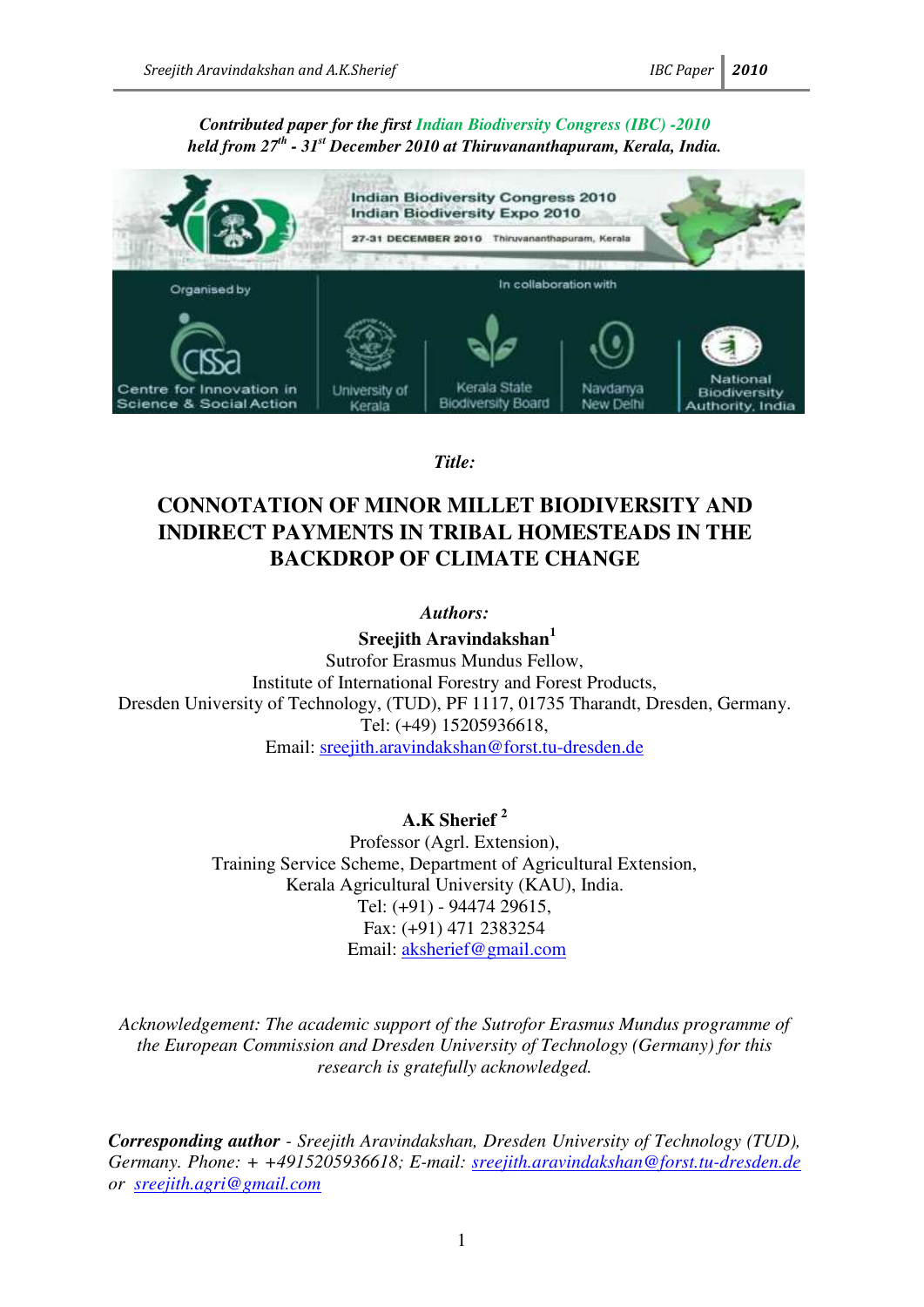# **CONNOTATION OF MINOR MILLET BIODIVERSITY AND INDIRECT PAYMENTS IN TRIBAL HOMESTEADS IN THE BACKDROP OF CLIMATE CHANGE**

### *Authors:*

### **Sreejith Aravindakshan and A.K Sherief**

#### **ABSTRACT**

Unscathed agrobiodiversity remaining in-situ today is found on the small-scale farms and homestead gardens of poorer and developing countries (Brookfield, 2001). The indigenous traditional farming of Muthuvan tribe as the case of Finger millet or Ragi (*Eleusine coracana*), a minor millet cultivated in the Western Ghats in Kerala in the Indian South is one such classic example for in-situ agrobiodiversity management, based on organic farming systems. On such fields, the use of labour intensive, traditional production techniques have persisted throughout the period of controlled state farming and the market based large-scale farming. The homestead gardens close to fringes of 'South Western Ghats-the hotspot of biodiversity' also play a crucial role in tribalistic context, by contributing to the rural livelihoods in time periods and locations when markets or state institutions do not. This paper attempts to analyse the opportunity costs of minor millet cultivation incurred by indigenous tribe in scheming compensations for biodiversity conservation. It further discusses possibilities to deliver a tangible and hopeful alternative towards sustainable livelihood in the backdrop of climate change. The methodology involves use of 'Switching Regression model' in the estimation and comprehension of opportunity costs, and further looks at its relevance in traditional farming of underutilised minor millets in the tribal homesteads and is equated in terms of indirect payment for biodiversity conservation. The analysis of results concludes the importance of creating incentives for the conservation of agrobiodiversity, especially the on-farm diversity of underutilised crops and supporting poverty alleviation, and preventing welfare losses among vulnerable communities.

**Key words:** agro-biodiversity, muthuvan, minor millets, opportunity cost, payment, organic agriculture, tribal homesteads, sustainable livelihoods, indigenous people, climate change.

### **INTRODUCTION**

Unscathed agrobiodiversity remaining in-situ today is found on the small-scale farms and homestead gardens of poorer and developing countries (Brookfield, 2001). The indigenous traditional farming of Muthuvan tribe as the case of Finger millet or Ragi (*Eleusine coracana*), a minor millet cultivated in the Western Ghats in Kerala in the Indian South is one such classic example for in-situ agrobiodiversity management, based on organic farming systems. On such fields, the use of labour intensive, traditional production techniques have persisted throughout the period of controlled state farming and the market based large-scale farming. The homestead gardens close to fringes of 'South Western Ghats-the hotspot of biodiversity' also play a crucial role in tribalistic context, by contributing to the rural livelihoods in time periods and locations when markets or state institutions do not.

Conservation of existing biodiversity in agricultural landscapes and the adoption of biodiversity-based practices have been proposed as ways of improving the sustainability of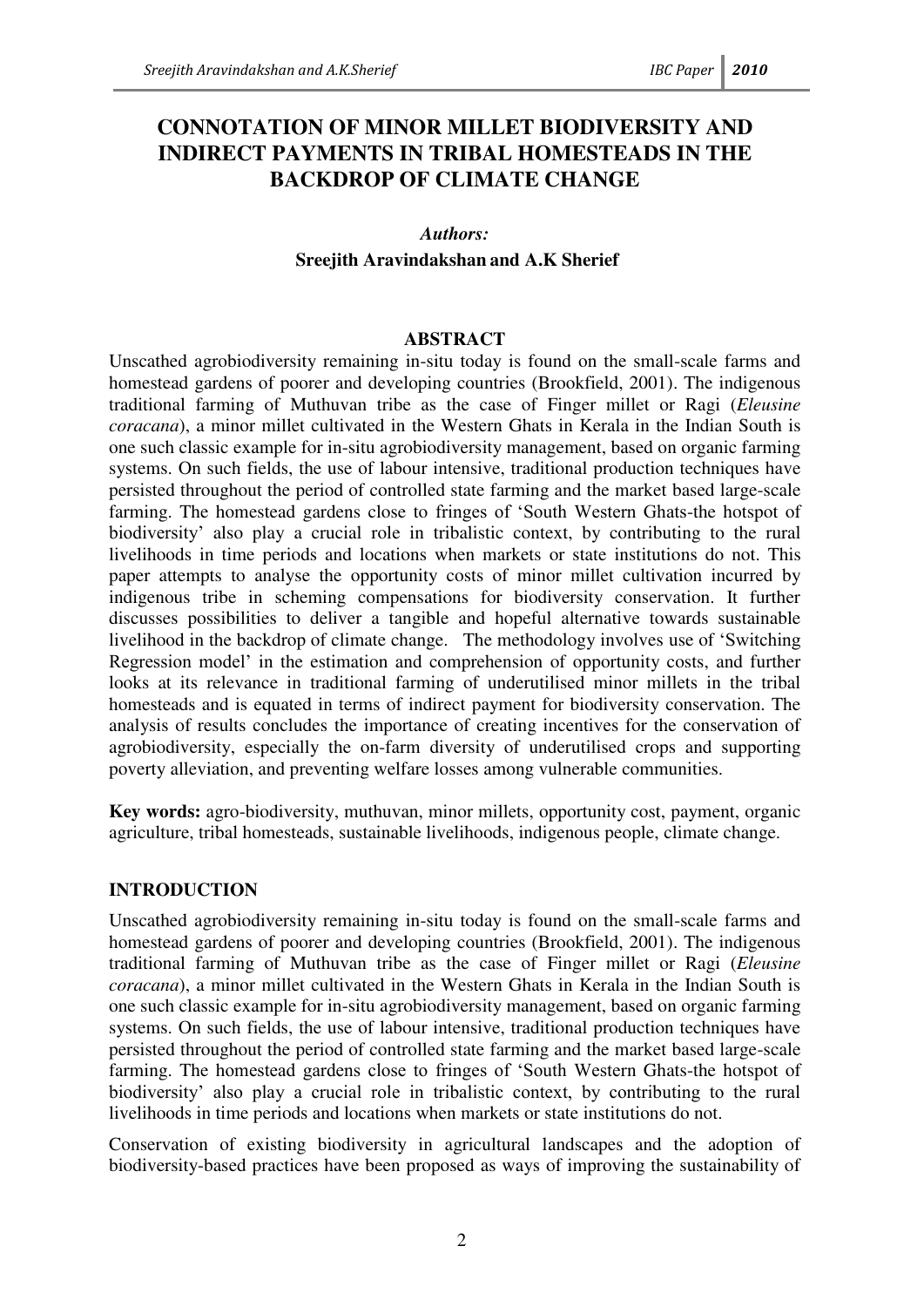agricultural production through greater reliance on ecological goods and services, with less damaging effects on environmental quality and biodiversity (MEA, 2005).

As mentioned earlier, the paper presents the conservation of minor millet 'Ragi' in tribal setting and explores its connotation as a global public good or services. It also addresses the synergistic relationship between agrobiodiversity conservation and climate change combat practiced by Muthuvan tribal community of the Western Ghats. By stressing the role of indirect payments in conservation and services, involuntarily offered by these tribal people, it further attempts to estimate the opportunity costs involved in this conservation process by employing 'Switching Regression model' and finally looks at the policy prospects of certification and eco-labelling as indirect market instruments for agrobiodiversity conservation.

### **UNDERPINNING PRINCIPLE**

Since ancestral times, the community of Muthuvan inhabiting the Western Ghats biodiversity hotspot practiced cultivation of indigenous varieties of many types of minor millets and underutilised crops, especially the Ragi (*Eleusine coracana*) for survival and subsistence, with minimum ecological footprint. The traditional germplasm collection of minor millets saved in the indigenous tribal gene banks may have undergone little changes from the wild ancestor. Hence many traits of drought and water use efficiency embedded in the wild varieties remain as a research area for future varietal improvement during times of climate change.

Minor millet biodiversity is pivotal for these vulnerable and geographically isolated tribal people in two aspects, (1) in food security, (2) also the usefulness of their minor millet farming practices as a climate combat mechanism. Their traditional farming and biodiversity conservation practices are time tested environmentally sustainable livelihood mechanisms that remain intact until today. However, the cultural and behavioural bases of biodiversity conservation among these tribal people are fast changing with the influence of mainstream population. Presently, these sustainable agrobiodiversity conservation practises are under the threat of loss if not supported with optimum payment of incentives. Hence, it is apparently essential that the ecologically friendly farming practice of subsistence of Muthuvan tribal farmers in the Western Ghats, their knowledge of indigenous seeds and their conservation methods merit attention of global payment instruments of agrobiodiversity conservation.

### *Agrobiodiversity conservation paradigm and indigenous farmers*

In the recent past, the biodiversity and ecosystem conservation and associated payment efforts focussed largely on carbon sequestration and storage, watershed protection, protection of landscape aesthetics and non-domesticated biodiversity protection and forest conservation. A review of the Payment for Ecosystem Services (PES) literature covering hundreds of PES and PES-type schemes reveals that there is hardly any consideration of PES in the context of crop and livestock genetic diversity and only limited consideration of indigenous farmer contexts (inter alia, Landell-Mills and Porras 2002; Pagiola and *et al*. 2002; Mayrand and Paquin, 2004; Wunder, 2007; Ravnborg and *et al*. 2007; Dasgupta and *et al.* 2008).

By and large, forest biodiversity PES schemes focuses conservation of wild biodiversity, maintaining forest areas while halting the expansion of agricultural land (Narloch, 2009). In countries like India, at biodiversity hotspots and forest fringes, where thrust is on participatory forest management (PFM) and forest related biodiversity conservation, the involuntary agrobiodiversity conservation by indigenous farmers is often neglected. This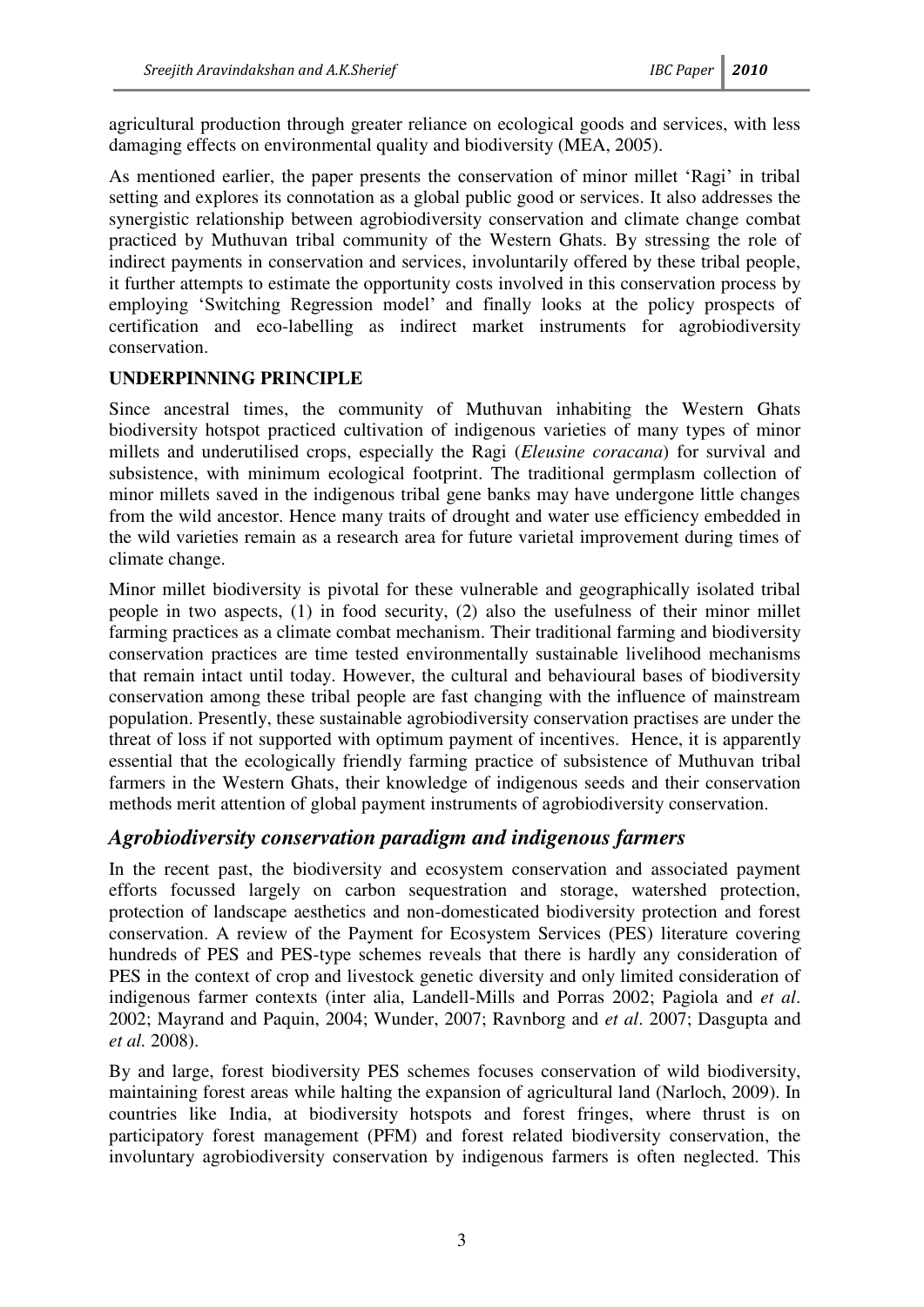ignorance on the part of policy focus has contributed to accelerated erosion of agrobiodiversity.

## *Significance of minor millets in tribal livelihood and culture*

The Ragi (*Eleusine coracana*) plays an important role in the Muthuvan way of living. They call it 'Kepa' and use it for preparing a pudding called 'Katty' which they use as food. For time immemorial, Ragi has met the nutritional requirements of these Muthuvans while many tribal communities of other parts of India have switched to modern diet following the mainstream population. The farming practices of Ragi (Kepa) are unique in many aspects as they use farm saved seeds and adopt organic practises, without using any synthetic fertiliser or pesticides. Muthuvan people are aware of the importance of mixed cropping. Accordingly they cultivate Amaranthus , other underutilised vegetables and mustard along with Ragi. They sow the seeds of Ragi and Amaranthus together with the onset of South West monsoon and the Amaranthus is harvested after one month of sowing while the Ragi is harvested thrice starting from August to December.

The Ragi seeds for the coming season are conserved indigenously by hanging them in bundles together with the straw over a platform of mud and clay with provision for smoking. The smoke prevents the attack of insects and other pests of seeds, and they remain viable for many growing seasons up to 4-5 years. But the tradition remains only in isolated Muthuvan patches like Edamalakudi and is fast vanishing among other Muthuvan hamlets.

### *Tribal strategy of conservation and climate change combat*

The Muthuvan use and conservation of indigenous Ragi varieties and organic farming practices are inherited from their ancestors. These are quite distinct and remarkable in terms of agrobiodiversity conservation and climate change combat. The usage of water-use efficient and drought tolerant indigenous varieties together with organic farming practices helps them adapt and mitigate climate change anomalies. In their farming one could find synergies between agrobiodiversity conservation and involuntary adaptation and mitigation practices against climate change.

At the same time, rain fed farming practices of Muthuvan community make them vulnerable to climate change as there are increasing concerns over the erratic rainfall pattern and delayed monsoon features in many parts of India. The conservation part of these tribal people often remains unrecognised and vulnerability of these communities to greater disasters of climate change due to their geographical isolation are matters of worry in the present and future times.

### **THE STUDY SETTING**

The study was done in the year 2008 and covered three tribal hamlets (settlements) located in the Western Ghats region which is one of the 25 biodiversity hotspots in the world (Myers, 1988). The tribal hamlets selected for study were situated in the Idukki district of Kerala state in Southern India. The first and second hamlets chosen for the study were Periakudi and Mulakuthara tribal hamlets of Edamalakudi in Munnar Forest Division under Devikulam village and the third one being, the  $5<sup>th</sup>$  Mile tribal settlement in Munnar Forest Division under Mannan Kandam village.

The ecological importance of the geographical area and agronomic behaviour of these tribal people were the main determinants for hamlet selection. Edamalakudi is part of the dense shola forest of south Western Ghats and situated about 40 kms away from the nearest town Munnar. The forest inhabitants in Edamalakudi are the 'Muthuvans'- a tribe of the Protoaustraloid group (Damu, 2003).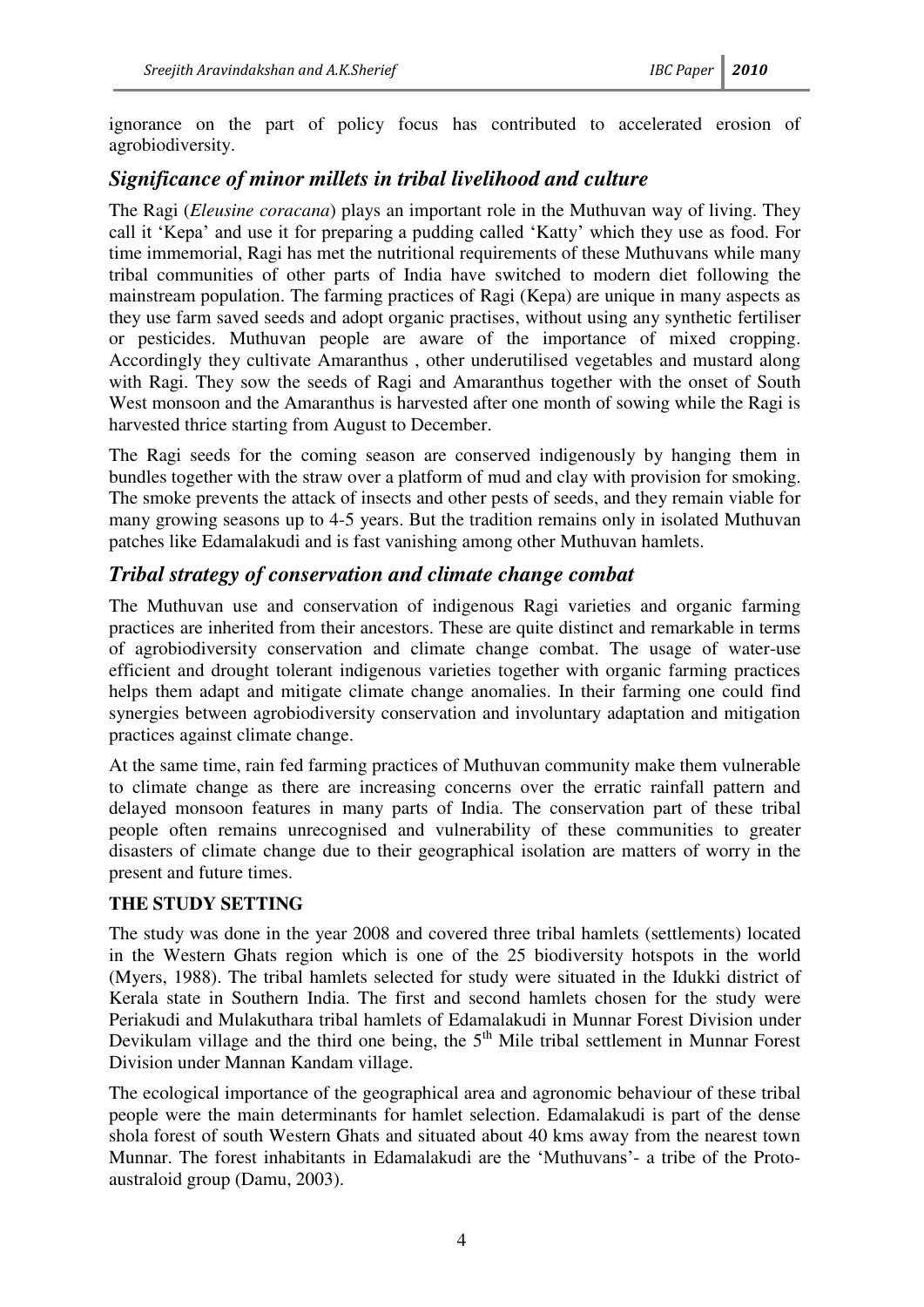Edamalakudi has more than 30 Muthuvan settlements of which Edalippara, Mulakuthara, Periakudi, Puthukudi, Kanakudi, Shedkudi are the important ones. Unlike the Muthuvan settlements in other parts of the state, the Muthuvan tribe in Edamalakudi remains one of the most isolated indigenous tribes in the Western Ghats. This is mainly attributed to the extreme difficulty to reach the place as one has to travel more than 20 kms by feet through dense forest along steep slopes amidst of blood sucking leeches and insects. In fact these exertions of the mainstream population to access the place and reclusive nature of this indigenous people have helped them conserve their traditional customs, virtues of agrobiodiversity conservation and cultivation practices inherited from their ancestors.

In contrast to Edamalakudi, the  $5<sup>th</sup>$  Mile hamlet lies in proximity to the Adimaly town. Therefore tribals inhabiting there had more chance to closely mingle with the mainstream non-tribal population, which had far greater impact on their tradition and farming practice. As a result, the  $5<sup>th</sup>$  Mile Muthuvans practised input intensive conventional farming using modern varieties, including cash crops like Rubber and Pepper. Hence under this study we treat the Muthuvan community in Edamalakudi as '*Conservation farmers*' and 5th Mile Muthuvan community as '*Conventional farmers*'.

### **CONCEPTUAL FRAMEWORK**

Agricultural biodiversity or agrobiodiversity is imperative for human existence providing numerous use values and non-use values. Agrobiodiversity plays an important role in providing food security, as a base of tradition and culture and also in industrial and pharmaceutical use. In spite of this, agrobiodiversity at the ecosystem, species and genetic levels continues to be lost at a fast pace from many production systems throughout the world, with far reaching consequences, especially for poor indigenous farming communities. The prime constrains in recognising the conservation efforts of these indigenous people are the valuation and estimation of their services. For instance, the application of a compensation criterion would require detailed information about the opportunity costs from each individual provider, including all types of transaction and opportunity costs need to be identified and valued accordingly (Pascual, 2009).

The choice and use of any variety, be it local or modern, involves trade-offs and opportunity costs (Wale et al., 2005). Additionally, we argue that the farmer's decision on nature and kind of agronomic practices and the choice of variety and access to farm extension and market information also incurs opportunity costs and trade-offs which need to be accounted while implementing suitable payments. Under the present study, we took two categories of farmers (1) conservation farmers and (2) conventional farmers from the above mentioned Muthuvan community, but from two completely different tribal hamlets, with discrete agrobehavioural features and attitude towards traditional practices.

The Edamalakudi Muthuvan farmers (*Conservation farmers*) practise their age old traditional practices taught by their forefathers and use farm saved seeds. Their traditional cultivation practices are observed to be nearer to organic farming even though they lack the financial, physical and human capital as well as the bargaining power for organic certification. The decision not to switch to modern varieties or to input intensive agriculture has higher opportunity costs when comparing the gross benefits they accrue by doing so. The opportunity costs might be financial and non-financial; conversely, this study confines itself to gauging the financial opportunity costs only.

The magnitude of the opportunity cost also depends on the natural capital (environmental suitability), physical capital (agriculture inputs), human capital (education and labour), financial capital (equity) and social capital (farm extension and farm clubs). The more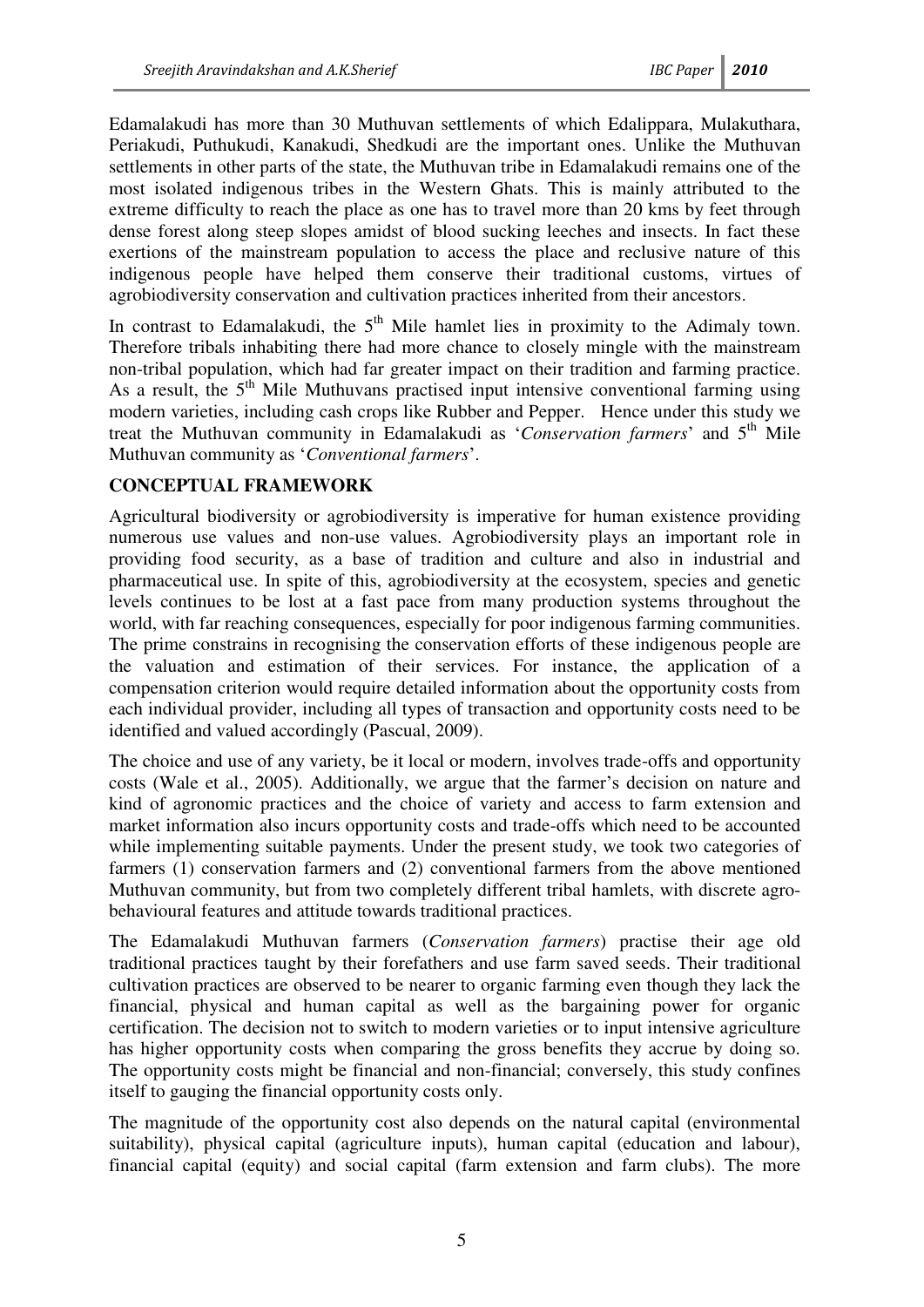favourable these conditions for conventional farming, the larger will be the extent of the opportunity costs and the higher the payment for biodiversity conservation needed.

The conditions equally affecting the modern variety and farm saved indigenous variety will not affect the total yield and benefits there off (Wale, 2007). Therefore, factors which do not have a differential impact on total yield of modern varieties and farm saved indigenous variety will not be considered for opportunity cost estimation.

For the payment of agrobiodiversity conservation to be efficient and effective, we assume the need for two satisfying conditions, (1) where the willingness to pay (WTP) of the beneficiaries (consumers) must be equal or greater than the willingness to accept (WTA) of the tribal farmers which is as follows:

WTA Tribal farmer ~ WTP Consumer and (2)  $P \geq OCHC$ , where 'P' is the payment and OC and TC are Opportunity costs and Transaction costs respectively. In the background of this conceptual framework we attempt to estimate the Opportunity Costs (OC) of indigenous variety cultivation of Ragi by conservation farmers.

### **METHODOLOGY**

In the present study, we have employed three tools (1) structured interviews for opportunity cost estimation, (2) participant observation and (3) participatory rural appraisal (PRA) methods for studying the community tradition, food habits and customs. As cited above, the data for opportunity cost estimation was collected during 2008 using structured questionnaire and the samples were selected randomly. A total of 90 households were selected, 45 numbers each from Edamalakudi (*Conservation farmers*) hamlet cluster and 5<sup>th</sup> Mile (*Conventional farmers*) tribal hamlets. To estimate the average opportunity costs, we used an econometric model of '*heterogeneous treatment effect statistical problem* – i.e. a *"Switching Regression model".* The advantage of using this heterogeneous treatment is mainly to avoid sample selection bias as well as to fuse the individual opportunity costs of the samples (Freeman *et al*, 1998).

Let us consider the simple linear regression equation:

$$
Y_i = \beta_i X_i + e_i \tag{1}
$$

Where  $(Y_i)$  is the Gross Margin ( dependant variable ). Then following Maddala, 1983 and Wale, 2007, we can split it into two conditions and the Gross Margins generated by the two equations as:

$$
Y_{Ii} = \sum_{j=1}^{k} \beta_{Ij} X_{ji} + u_{Ii} \quad \text{(Condition 1)} \tag{2}
$$

$$
Y_{0i} = \sum_{j=1}^{k} \beta_{0j} X_{ji} + u_{0i} \qquad \text{(Condition 0)} \tag{3}
$$

*also,*  $C = \gamma_i Z_i + u_i$ (4)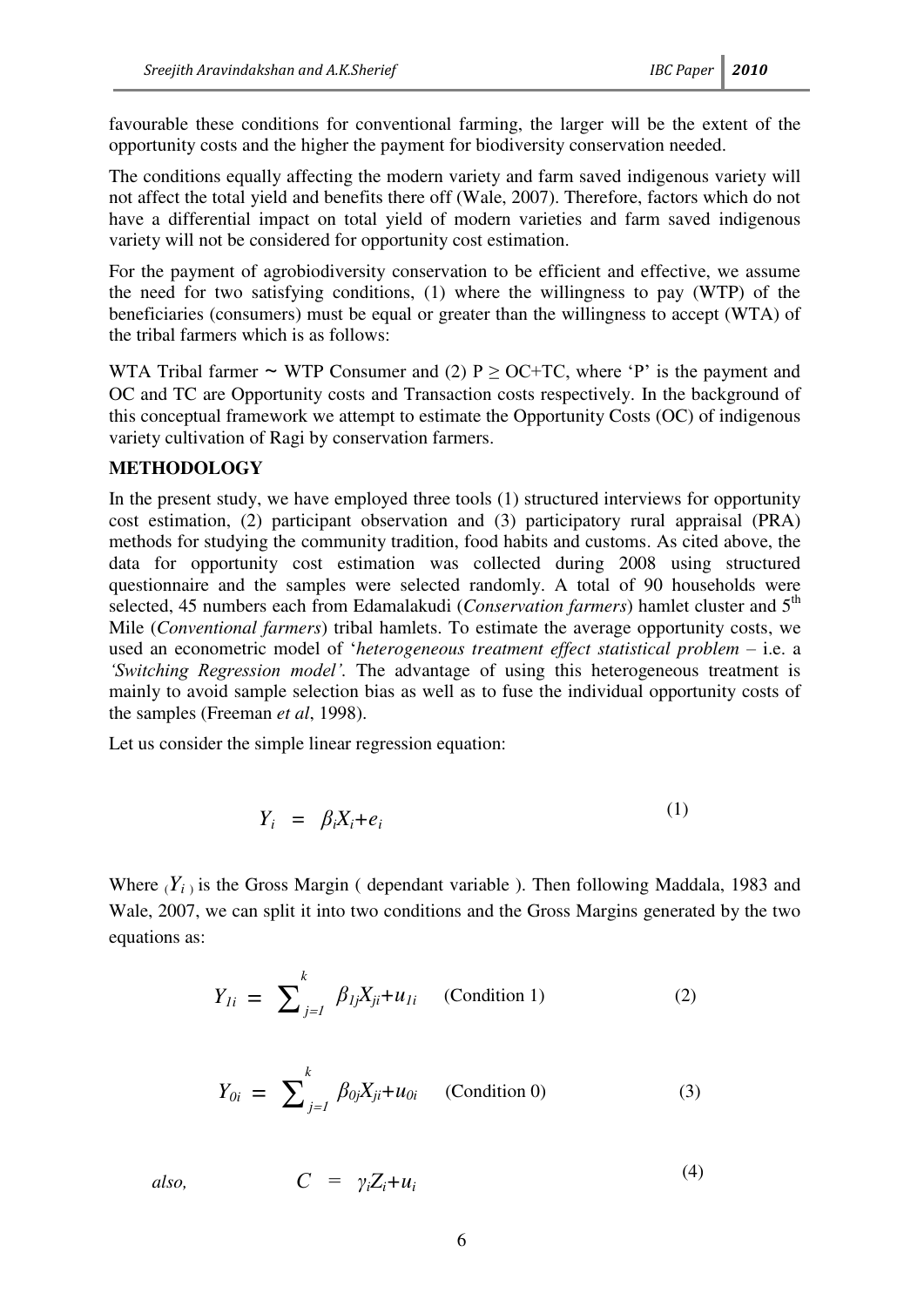where the errors,  $u_{1i}$  and  $u_{0i}$ , are assumed to be distributed normally and independently, with mean zero and constant variance,  $\sigma^2$ . The  $\gamma_j$ 's are unknown coefficients to be estimated and  $Z_{ji}$ 's determine in which condition the *i*<sup>th</sup> observation is generated. This model allows a full set of interactions between variety use status and the *X*'s. The  $X_{ji}$ 's refer to dependant variables. *C* is the function that determines the conditions i.e. condition 1 holds when *C*=1 and condition 0 holds when *C*=0. The size of the gross margin difference in the two conditions  $(\hat{y}_{1i} - \hat{y}_{0i})$  is the indicator for the opportunity cost. The signs and magnitude of the coefficients in the two situations are indicators for the impact of the respective variables on the gross margin foregone or the financial opportunity cost. Most of these minor crops are not traded outside the farming communities, except on a very limited scale in the local markets (G P. Gruère, 2007). Hence, we used market price of Ragi prevailed in markets of nearby states like Karnataka and Tamil Nadu (with 2008 as base year) for estimates, since the surveyed Muthuvan community use produce for own consumption.

Then the general equation for opportunity cost is

*Opportunity Cost (OC) = [Gross Margin of Modern Variety (GMMV) - Gross Margin of Indigenous Variety (GMIV)]* 

### **RESULTS AND DISCUSSION**

The Table 1. below reports descriptive statistics for the variables used later in the regression. The variables which are found to significantly distinguish *Conventional farmers* from *Conservation farmers* are education, experience in growing modern varieties (MVs), fertilizer use, field quality and gross margin per hectare.

The results of regression shows that experience with modern varieties, use of fertiliser, output price, education and rainfall are the most important factors governing the gross margin of conventional farmers while experience in conservation of seeds and traditional farming, field quality, proximity to the forest and rainfall are the factors affecting the gross margin of conservation farmers see Table 3.

The computed opportunity cost is rounded off to Rs. 1668/ha/landrace/year. This means that for the conservation of a single landrace (indigenous variety) under conservation farming in a hectare of land in any year, the total payment must include an opportunity cost of Rs. 1668. [For e.g. assuming 'N' landraces for each crop with three replications of 1 ha each, financial compensation cost for insitu/on-farm conservation of indigenous Ragi variety can be computed as  $(N*1668*3)$ ].

It should be noted that this is only an indicative value of probable opportunity cost computed from, between two categories of tribal farmers belonging to the same community within or nearby the same agro-ecological region. However, the computed opportunity cost may vary with respect to social and geographic aspects of conventional farmer (large, medium or small and lowland, midland or upland) under a given study. Hence it is suggested to relate farmers of comparable features with respect to social and geographical attributes for estimating forgone income of agrobiodiversity conservation.

The average cost-benefit comparison of conventional and conservation farmers are given in the Table 2. The difference in net margin is Rs. 865/ha/season and this is indeed a significant amount for the geographically isolated, resource poor tribal population. As these differences in subsistence or farm income make them vulnerable to various risks and uncertainties. Nevertheless, payment of agrobiodiversity for the conservation efforts of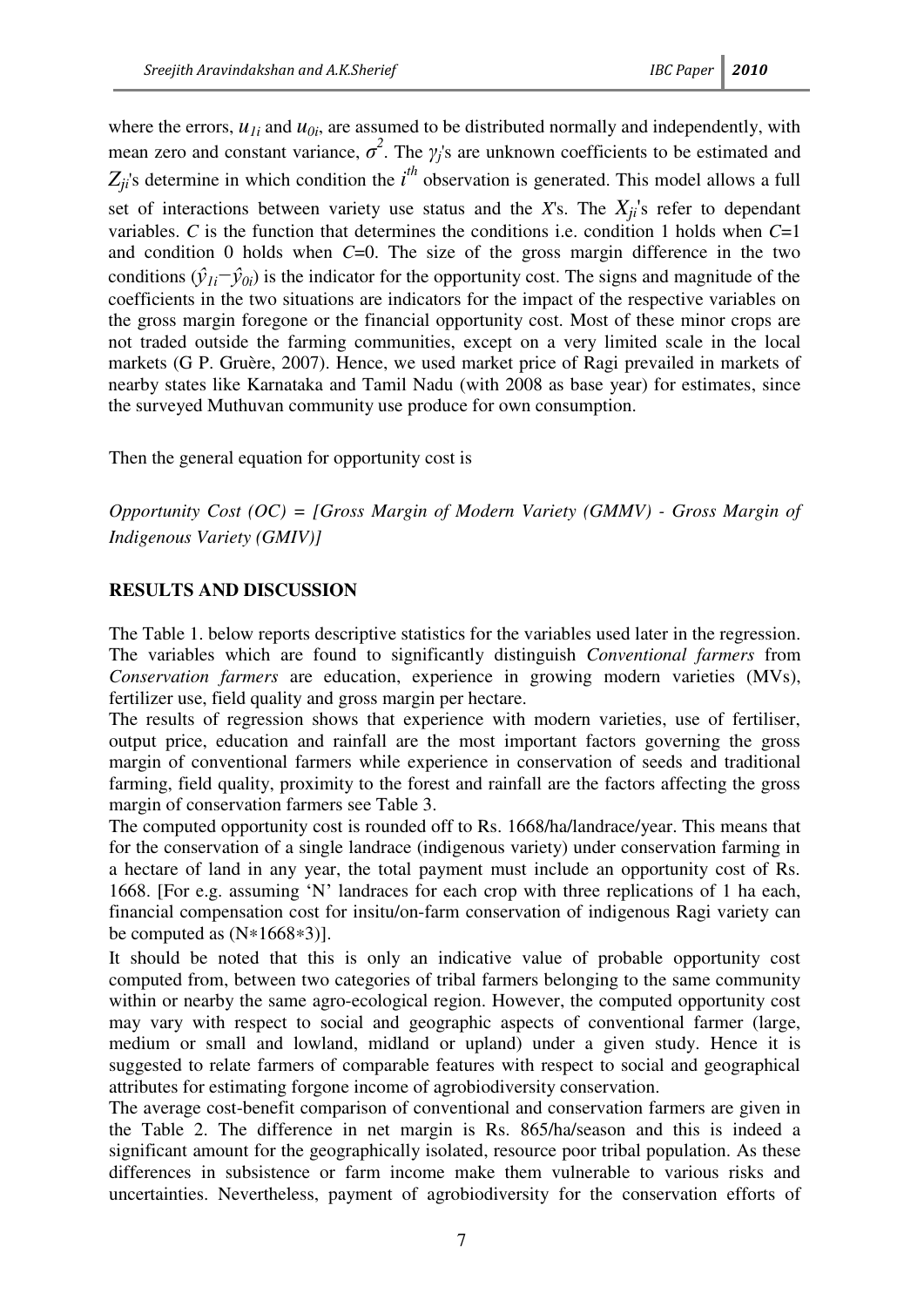indigenous community should help them cope with risks and may warrant as an insurance against uncertainties.

| Table 1.                                          |              |                       |                  |  |  |  |
|---------------------------------------------------|--------------|-----------------------|------------------|--|--|--|
| <b>DESCRIPTIVE STATISTICS</b>                     |              |                       |                  |  |  |  |
| Variable and description                          | Mean & SD    | Mean & SD             | <b>Effect on</b> |  |  |  |
|                                                   | Conventional | <b>Conservational</b> | OC               |  |  |  |
| Gross Margin/ha (dependant variable) (Rs)         | 1970.38      | $-114.12$             | Insignificant    |  |  |  |
|                                                   | (843.12)     | (466.12)              |                  |  |  |  |
| Experience in growing MVs                         | 4.3(2.3)     |                       | $+$              |  |  |  |
| Education in years of the farmer                  | 5.8(2.6)     | 0.45(1.5)             | $+$              |  |  |  |
| Fertiliser used per ha                            | 75.4 (425.2) |                       | $+$              |  |  |  |
| Rainfall distribution (0=poor, 1=medium, 2=good)  | 1.3(0.7)     | 1.1(0.6)              | $+$              |  |  |  |
| Input price index (included seed price)           | 0.99(0.3)    | 0.83(0.6)             |                  |  |  |  |
| Field condition $(3=poor, 2=medium, 1=good)$      | 1.91(0.6)    | 1.1(0.7)              | $\pm$            |  |  |  |
| Household's proximity to forest <sup>*</sup> (Km) | 0.91(123.5)  | 0.13(36.3)            | $+$              |  |  |  |
| Ragi price index                                  | 1.02(0.4)    | 0.81(0.3)             | $\pm$            |  |  |  |
| Source: Hamlet survey, 2008                       |              |                       |                  |  |  |  |
| Notes:                                            |              |                       |                  |  |  |  |
| <i>*</i> Reserve forest                           |              |                       |                  |  |  |  |
| MV-Modern varieties                               |              |                       |                  |  |  |  |
| Prices used are for year 2008 fiscal (base)       |              |                       |                  |  |  |  |

| Average cost/benefit comparison of Ragi (Eleusine coracana) per hectare<br>(as practised by the Muthuvan tribe) |                              |                                |  |  |
|-----------------------------------------------------------------------------------------------------------------|------------------------------|--------------------------------|--|--|
| <b>Components</b>                                                                                               | <b>Conventional</b><br>(Rs.) | <b>Conservational</b><br>(Rs.) |  |  |
| Land Preparation                                                                                                | 750                          | $600**$                        |  |  |
| Seeds & sowing                                                                                                  | 130                          | $50**$                         |  |  |
| Manures & Manuring                                                                                              | 250                          | $50**$                         |  |  |
| Weeding                                                                                                         | 360                          |                                |  |  |
| Plant protection                                                                                                | 100                          |                                |  |  |
| Harvest and other Expenses (Rs.)                                                                                | 600                          | $600**$                        |  |  |
| Total                                                                                                           | 2190                         | 1300                           |  |  |
| Yield $(Kg)$                                                                                                    | 920                          | 530                            |  |  |
| Gross Income (Rs.) @ Rs. $4.5/kg*$                                                                              | 4140                         | 2385                           |  |  |
| Net income (Rs.)                                                                                                | 1950                         | 1085                           |  |  |
| Source: Hamlet survey, 2008                                                                                     |                              |                                |  |  |
| $N_{\alpha+\alpha}$                                                                                             |                              |                                |  |  |

Note:

\* average Ragi price during the 2008 fiscal year

\*\* family/own labour and own farm yard manure

Prices used are for year 2008 fiscal (base)

The corresponding values were rounded off from the actual estimates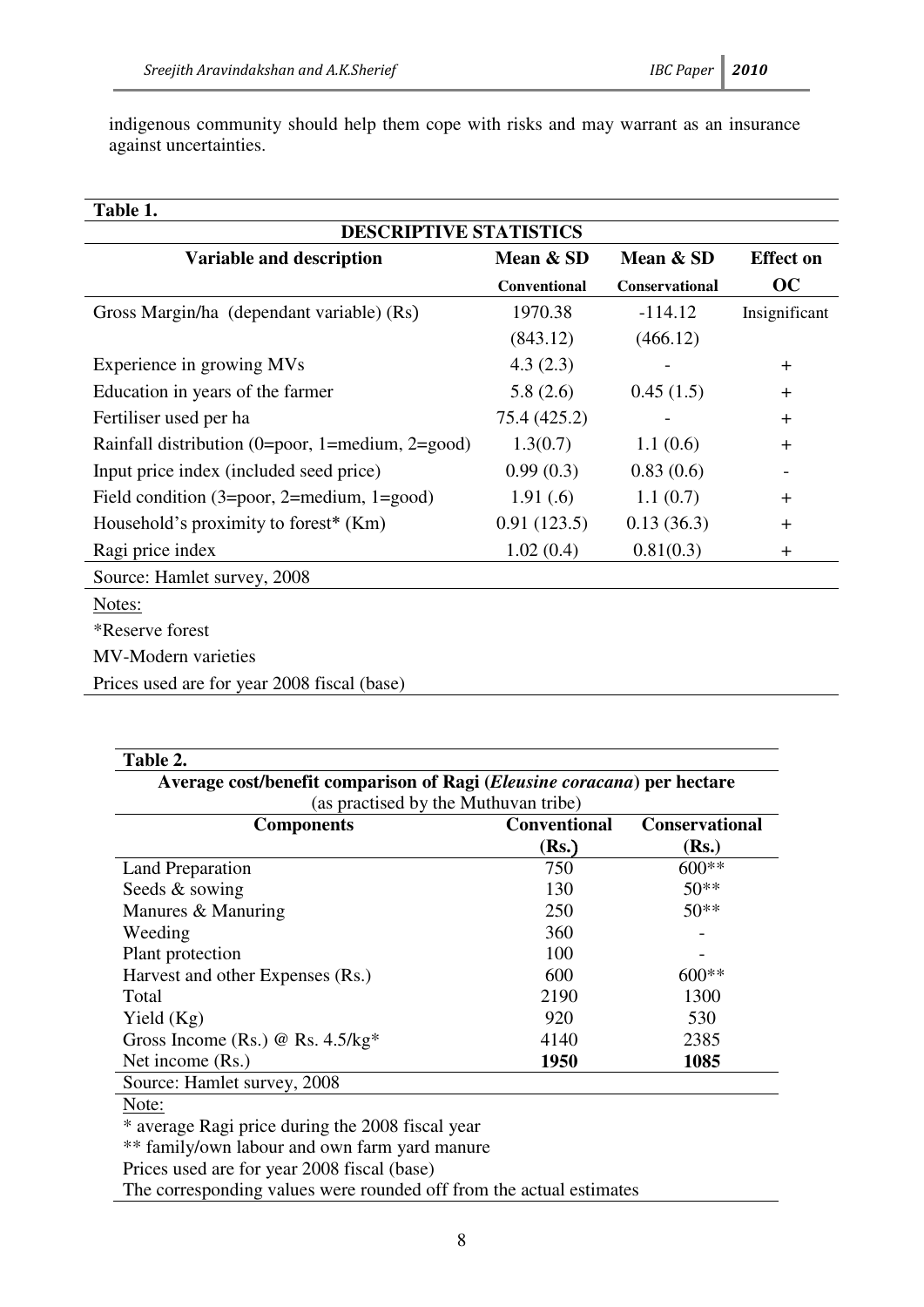| <b>Condition 1 - Conventional farmers</b>                                               |                         | Condition 0 - Conservation farmers |                                  |  |  |
|-----------------------------------------------------------------------------------------|-------------------------|------------------------------------|----------------------------------|--|--|
|                                                                                         |                         |                                    |                                  |  |  |
| Variable                                                                                | Coefficient             | Variable                           | Coefficient                      |  |  |
| Constant                                                                                | 597.3(2.3)              | Constant                           | 1212.52(4.1)                     |  |  |
| Exp. in consv. Agbio                                                                    | $-123.7(3.1)$           | Exp. in consv. Agbio               | $376^{**}(1.2)$                  |  |  |
| Experience in MVs                                                                       | $208.7***$ (9.3)        | Experience in MVs                  | $-426.2(2.3)$                    |  |  |
| Education in years                                                                      | 6.6(0.27)               | Education in years                 | 12.73 (0.46)                     |  |  |
| Fertiliser used per ha                                                                  | 0.28(0.71)              | Fertiliser used per ha             | $-0.34(-0.53)$                   |  |  |
| Rainfall                                                                                | $-207.6^{\circ}(-1.27)$ | Rainfall                           | $-286.6$ <sup>***</sup> $(-3.7)$ |  |  |
| Input price index                                                                       | $-818.6$ ***(-2.0)      | Input price index                  | $-783.1(-1.2)$                   |  |  |
| Field condition                                                                         | $-81.3(-0.68)$          | Field condition                    | $-151.8$ ***(-3.4)               |  |  |
| Proximity to forest (Km)                                                                | 89.3(1.6)               | Proximity to forest (Km)           | $203.5$ <sup>**</sup> $(3.1)$    |  |  |
| Ragi index                                                                              | $245.1$ *** $(1.3)$     | Ragi index                         | $295.6$ *** $(1.4)$              |  |  |
| Computed OC (in Rs.) = $1667.632 - 1668/ha/year$                                        |                         |                                    |                                  |  |  |
| Notes: ***, ** and * show significance at 1%, 5% and 10% respectively.                  |                         |                                    |                                  |  |  |
| Values in parentheses are the ratio of the coefficient to the estimated standard error. |                         |                                    |                                  |  |  |

**Results of** *Switching Regression*

#### **Table 3.**

### **CONCLUSION AND POLICY SUGGESTION**

The analysis of results concludes the importance of creating incentives for the conservation of agrobiodiversity, especially the on-farm diversity of underutilised crops and supporting poverty alleviation, and preventing welfare losses among vulnerable communities. The accurate estimation of opportunity costs can throw light in designing optimum policies and scheming of payment mechanisms (whether direct or indirect). The estimates of parameters involved in the decision of payment for compensation become more relevant, when the stakeholders have information of these which will support them in bargaining for equitable and efficient ways. The idea of compensating farmers may be controversial in both academic and political circles (Wales, 2007). Nevertheless, here we are not speaking about paying the money directly to the farmer in cash because it involves lack of sustainability and '*dough dependence disorder"*, thus leading to externalities and failure. In the recent and past, which had have happened to many tribal development schemes and programmes both by government of India and the states. These past experiences show direct payments are found contextually doubtful. Thus the thrust should be financial, market-based or labour- based incentives which are indirect in nature.

Looking for specialised markets for products of traditional varieties is another marketbased incentive mechanism. It is also possible to create forward and backward linkages to improve the utilisation of traditional varieties of crops and commodities by value addition, organic certification or eco-labelling.

In case of agrobiodiversity conservation near the forest fringes or hotspots of biodiversity where endemism of flora and fauna are of greatest importance, there the possible framework should encompass *"participatory forest and biodiversity conservation strategy"* a participatory approach securing the interests of all stakeholders of forests and biodiversity. Here the options of linking the on-farm conservation by indigenous people with proven mechanisms like participatory forestry, food for conservation and rural employment guarantee scheme can be thought of and devised. Furthermore, as these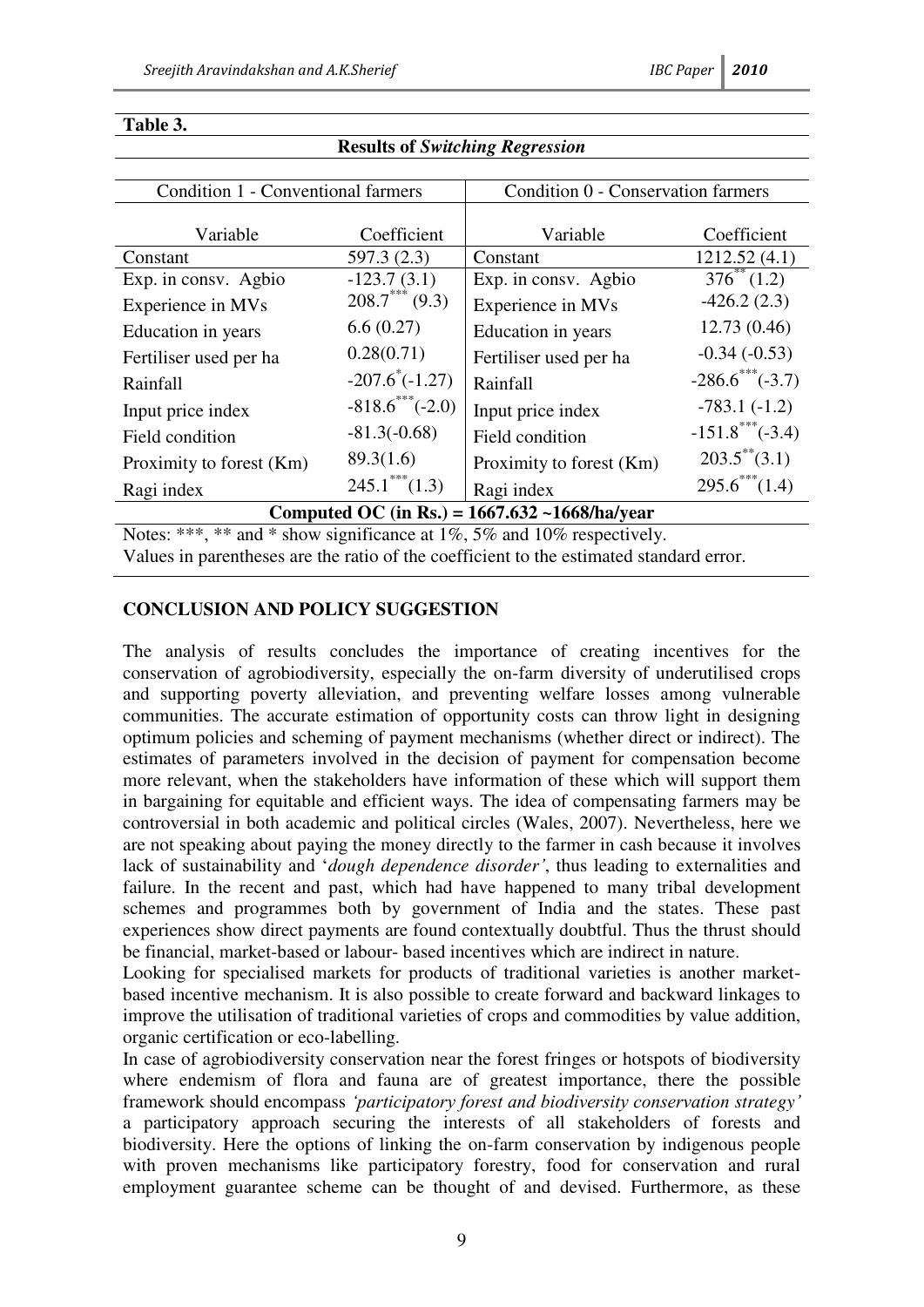indigenous communities are carrying out involuntary, in-situ/on-farm conservation, they often also deliver prospects to implement relatively low-cost conservation strategies through continued sustainable use. Such payment structure also has the co-benefits of contributing to poverty alleviation and sustainable livelihoods.

The geographical areas of agrobiodiversity, indigenous communities and traditional agronomic practices which are voluntarily or involuntarily following organic agriculture should be brought under the purview of organic certification with proper scrutiny. Since it may be of abundant significance to resource poor people like those in Edamalakudi to whom chances of organic certification are a world away, owing to lack of both financial and bargaining power. At the same time, such certified communities, geographical areas and practices should be periodically monitored to avoid incongruities in future.

Apart from organic certification, Agrobiodiversity certifications (ABC) and Agricultural carbon credits (ACC) are possible ways of incentive support. Similar to carbon credits, agrobiodiversity conservation credits (ACC) could be awarded to farmers who nurture wild and cultivated agrobiodiversity in their fields (Sthapit, *et al*.,2009), also to those who conserve agrobiodiversity or carbon friendly farming practices, such as no-tillage and resource conserving technologies. Here the task will be the assessment of agricultural carbon credits, which is also challenging in the case of agriculture sector of India as a whole. However, there are innovative strategies in the direction of carbon credits and trade like 'Budget approach' (WBGU, 2009), which India should analyse at polity, policy and political levels for climate negotiations and compliance.

In short, public – private partnership in conservation, product labelling and agrobiodiversity farm certifications and proper assessment of parameters in economic valuation and costs involved in conservation are needed towards efficient and equitable payments for agrobiodiversity.

### **References**

Brookfield H., (2001), *"Exploring Agrodiversity"*, New York: Columbia University Press, ISBN 0-231-10233-X.

Damu T., (2003), *"Helping "Ecosystem People" Protect Wilderness and Their Own Welfare",* USDA Forest Service Proceedings RMRS-P-27. 2003

Dasgupta, S., Hamilton, K., Pagiola, S. and Wheeler, D., (2008). *"Environmental Economics at the World Bank".*, Review of Environmental Economics and Policy, pp. 1– 23 doi:10.1093/reep/rem025.

Freeman, H.A., Ehui, S.K., Jabbar, M.A., (1998), '*Credit constraint and smallholder dairy production in the East African highlands: application of a switching regression model"*. Agricultural Economics 19, pp. 33–34.

Gruère G. P., Nagarajan L, Oliver King E.D.I., (2007) '*Collective Action and Marketing of Underutilized Plant Species: The Case of Minor Millets in Kolli Hills, Tamil Nadu, India"*, CAPRi Working Paper No. 69. October 2007, Washington DC, USA.

Landell-Mills, N., Porras, I., (2002). '*Silver bullet or fools' gold? A global review of markets for forest environmental services and their impact on the poor"*. IIED, London.

Maddala, G.S., (1983). *"Limited Dependent and Qualitative Variables in Econometrics"*. Cambridge University Press, Cambridge.

Mayrand, K. and Paquin, M., (2004). '*Payments for environmental services: a survey and assessment of current schemes."* Unisfera International Centre, Montreal, Canada.